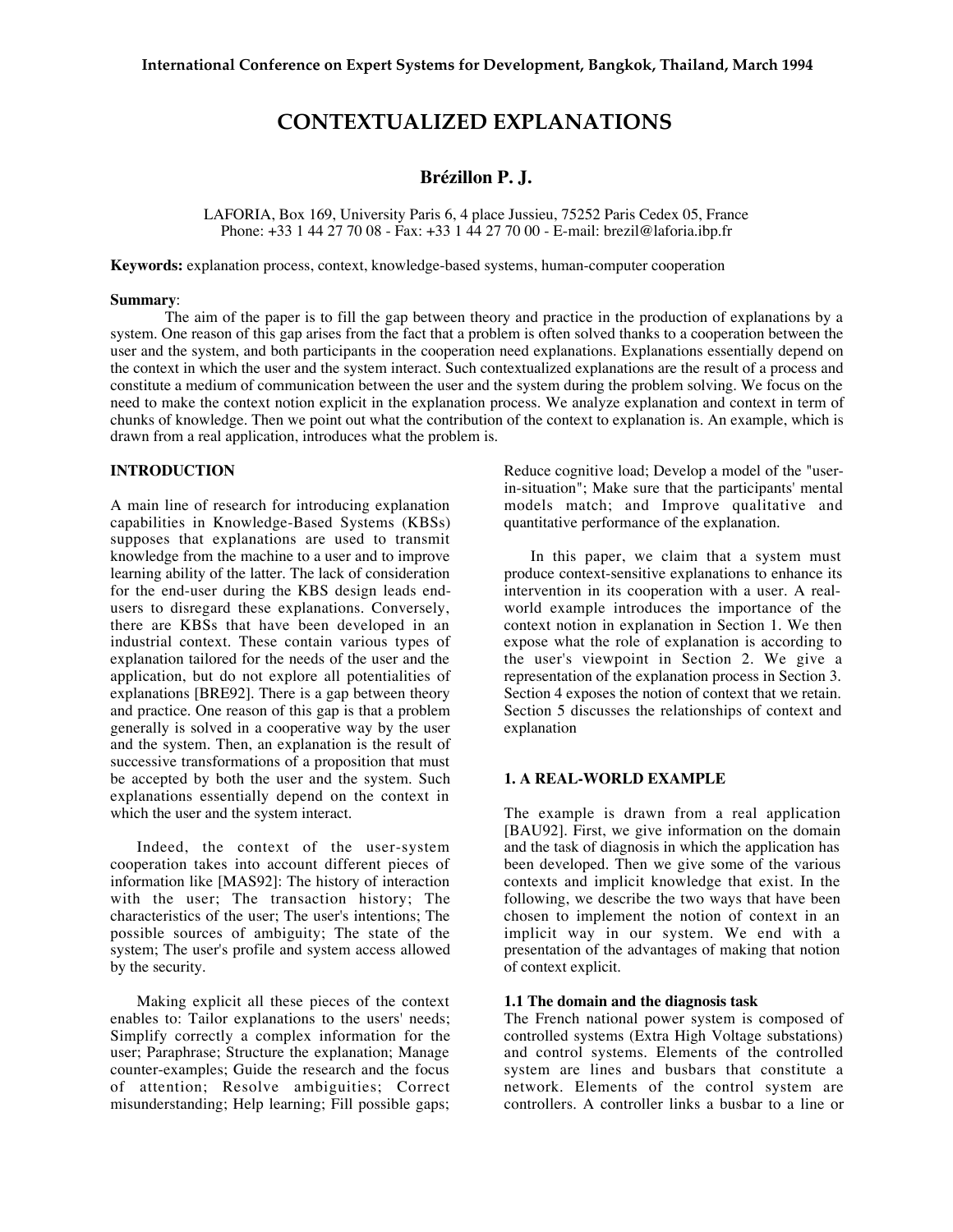another busbar. It contains pieces of equipment like protective relays that act in parallel and a circuit breaker. Note that it is the appearance of the fault in the controlled system that triggers the protective relay, and its elimination that stops it. A protective relay detects the appearance of a fault in the controlled system and automatically sends a trip order to the circuit breaker after a delay. Actions of the equipment pieces are associated with signals that are sent to a central printer from which the operator diagnoses the events that occur.

The diagnosis concerns the equipment pieces in controllers that present a malfunctioning (e.g., the protective relay does not "see" the fault, or the circuit breaker does not open). The diagnosis is threefold:

- (1) Determination of eventual malfunctioning of equipment pieces;
- (2) Location of the fault in the controlled system;
- (3) Detection of incoherence between fault characteristics and equipment functioning.

## **1.2 Contexts in the application**

Context is not made explicit in this application. However, one can distinguish different contexts that involve: The diagnosis, the fault, the task of the controlled system (i.e., transport of electricity), the task of the control system, etc. Each of these contexts is composed of different contexts. For instance, diagnosis context depends on the contexts of: equipment, controllers, busbars (the global behavior of controllers that are connected to a busbar is judged in this context), and the substation.

#### **1.3 Implicit knowledge**

These contexts contain implicit knowledge as:

- Protective relays only operate when the fault exists,
- Protective relays "sees" effectively the fault,
- Transmission cables transmit correctly signals from equipment pieces to the central printer,
- The operations occurring in adjacent substations,
- The state of the overall network in which the controlled system is a node.

#### **1.4 Context management**

There are two versions of our expert system SEPT: an industrial one in Knowledge Craft, and a research one in a rule-based formalism. In the former version, contexts are represented by pre- and post-conditions, and screening clauses. In the latter version, contexts are represented by meta-rules that call rule packets in their action part when they are fired. We focus on the latter version hereafter.

A rule packet represents a set of conditions that hold in a given context. For instance, a rule packet describes the correct functioning of a circuit breaker. The system may check that rule packet for each controller in the substation. The meta-rule that calls the rule packet, permits to specify the context in which the system must check rules, i.e., specifies in which controller the circuit breaker is, and rules in the packet are fired for the circuit breaker of this unique controller. Thus, a context is given here by a set of instances of the variables.

We also use an interpretation notion with metarules. The notion of interpretation permits to select actions to execute in rules. It is thus possible to produce explanations at various levels of detail and abstraction. Now, the user manages by himself the interpretation under which he wishes to follow the system reasoning. Thus, the user acts on the context for obtaining the wished explanation.

#### **1.5 Needs of context**

Benefits for making explicit context in our application is of paramount importance:

- Make clear the knowledge that is represented (e.g., puting off screening clauses),
- Select relevant pieces of knowledge according to the current context of the diagnosis,
- Optimize diagnosis by making explicit the organization of the various contexts,
- Analyze of equipment behavior at a given level or at different levels of detail and abstraction,
- Ease the analysis of the signal flow and extract relevant information,
- Extend the use of the expert system: (1) at different substations; (2) for training purposes; (3) for its integration with other KBSs at Electricité de France.

We take in this application an approach that is opposed to the classical one, namely, the production of explanation from the system to the user. In our application, this is the user that built his explanation. The main reason is that the operator has a high level of expertise, even if this is a type of expertise that is different of those of the expert that has fed the expert system.

Indeed, there is a clear need of an intermediary solution where the explanation is produced as the result of a cooperation between the user and the system. Both of them have complementary competence.

# **2. THE EXPLANATION FOR A USER**

Researchers agree about the goal of an explanation--a transfer of knowledge from the system to the user- since a long time. However, the finality of an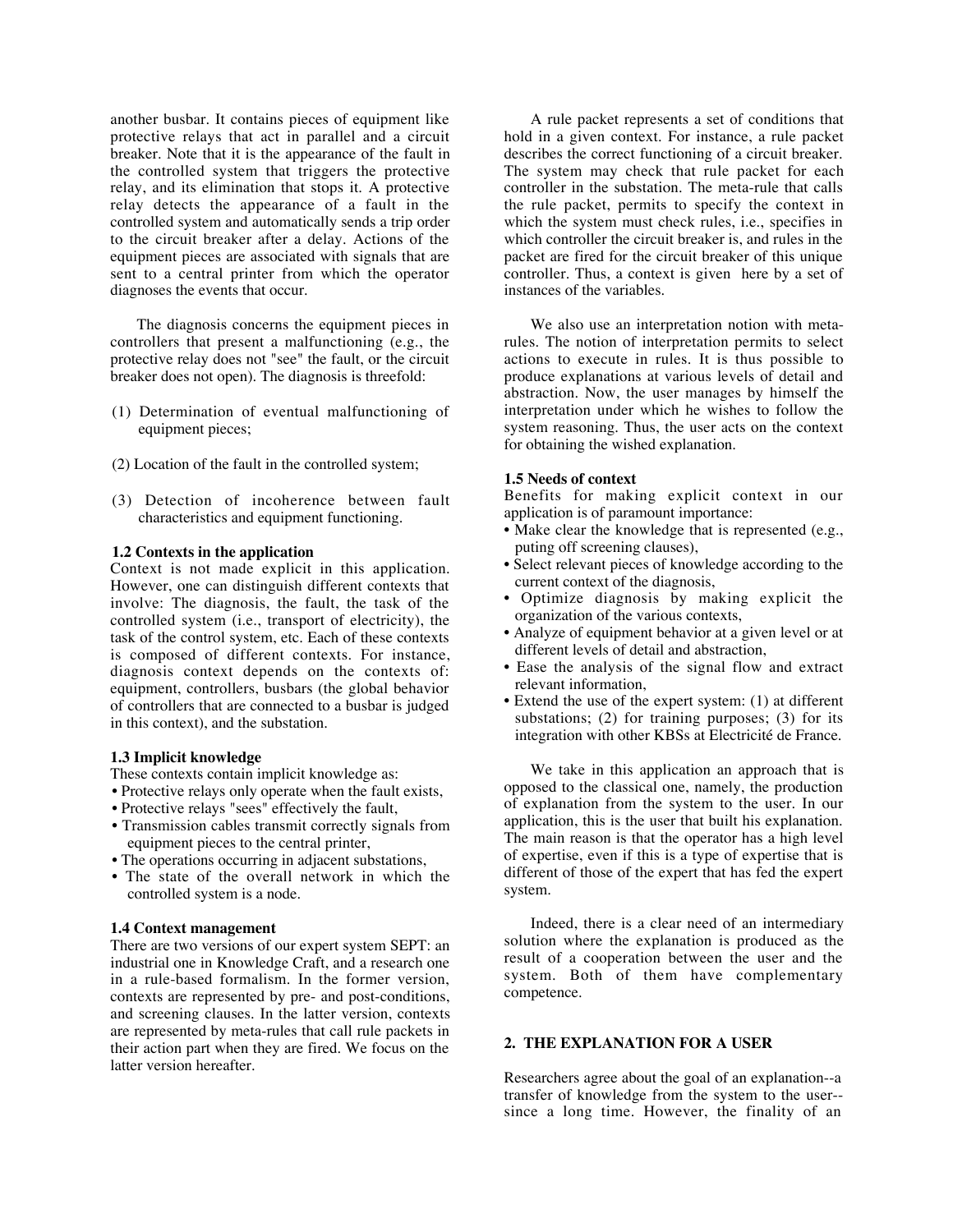explanation is frequently underestimated: An explanation is a process that allows the user to assimilate a new piece of knowledge. The keystone of assimilation is explaining the plausibility of new knowledge with respect to the knowledge that the user already possesses. The explanation process ends with the acceptance of the system answer by the user. This is a cooperative work where the answer given by the system is progressively adapted by both participants. Note that the user and the system must share goal(s) and knowledge.

An active participation of the system in the cooperation can only be achieved if the system is equipped with a number of capabilities for: Managing knowledge sources; Producing and tailoring answers to the user; and Acquiring information from the user and assimilating it in knowledge bases. Moreover, the user may need to take initiative in the explanation process by interrupting the system for: Pointing a part of the answer for which he has trouble; Verifying a particular element in the knowledge base; Asking further information; Correcting a false element in the system answer; and Providing spontaneous information to enable the system to evaluate the disagreement with him. Few systems now present such capabilities, although explanations constitute a medium of communication between the user and the system during the problem solving. This is the new challenge of the intelligent assistant system [BOY91a; BRE94].

### **3. THE EXPLANATION PROCESS**

#### **3.1 Chunks of knowledge**

As noted by Draper [DRA88], the quality of an explanation essentially depends on the chunks of knowledge that are shared by the user and the system. Hereafter, we call CKs the chunks of knowledge that intervene during the explanation process. SK is the set of CKs that are under an explicit consideration by both participants during the explanation process at a given time.

The aim of an explanation is to make progressively explicit the links between the user's knowledge and a particular CK, called hereafter  $C_0$ , with which the user has trouble. The user will assimilate  $C_0$  if he integrates it in a SK in which all links between CKs will be made explicit by both participants. Thus, explaining is a process in which the system and the user cooperate.

#### **3.2 An example**

I may say to a person: "I heard a lion in my office this morning." It will be self-explanatory for a knowledgeable person. If the person is surprised (the person has some trouble with that  $C_0$ ), I must develop my thought, saying: "I work in a university near a zoo that I can see from the window of my office. There are lions in that zoo. I often hear lions roar. It just was the case this morning." Here,  $C_0$  is introduced after various CKs are first presented.

The former person knows these CKs (that I work in a university near a zoo, that I can see it from my office and that there are lions in the zoo). However, I must make clear the CKs--the implicit knowledge--to share them with the person for explaining my first statement.

CKs are introduced in the SK progressively, beginning with CKs that may be accepted easily by the other. In the example, I begin with "I work in a University," and then "there is a zoo near my University."

### **3.3 Management of the CKs**

The user may know or not  $C_0$ . Explaining a known  $C_0$  appears in two situations:

- (1) The user does not know the link between  $C_0$  and the current SK,
- (2) The user cannot choose between several links between  $C_0$  and the SK.

In these two cases, it is necessary to introduce new CKs in the SK.

For explaining a new  $C_0$ , the system first establishes which CKs of the current SK are relevant for  $C_0$  in the current context. Then, it determines which CKs are accepted by the user, makes clear to the user other CKs, and finally points out links between the CKs and  $C_0$ .

The system may introduce additional CKs to clarify some CKs in the SK. Then, it suggests links between shared CKs and  $C_0$ . The user may accept that construction or not, and eventually introduce other CKs to reinforce the SK according to his point of view. The explanation process ends when the new information is embedded in the shared SK.

Once a part of the SK only contains CKs that are shared (i.e., CKs are structured in a well-defined way), that SK may be compiled as a CK by both participants that will refer to the CKs afterwards as implicit and shared knowledge. Such a CK is similar to a pointer towards the subset of these CKs. Thus, the explanation process ends once the SK becomes a unique CK.

However, there is a difference when one of the participant is a computer system. For a human being,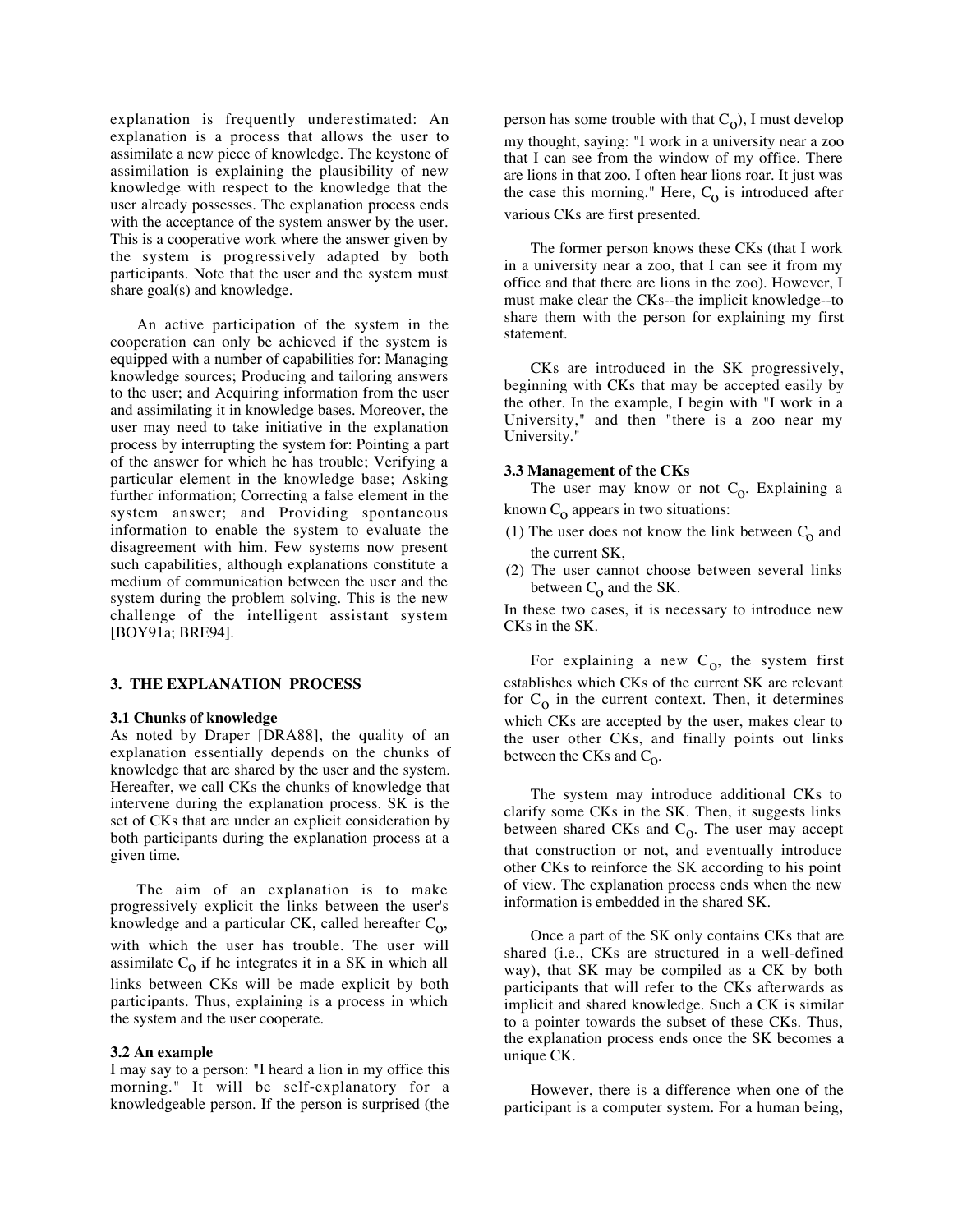a SK only contains a compiled form of CKs, the steps of its building generally are lost. A computer system may have the SK, i.e., a compiled version of CKs, original CKs, and the steps that have been followed during interactions. Thus, a system may provide sometimes explanation more easily than a human being.

Another extension of this approach is a new insight of Grice's maxims. For instance, "Say something new" may be translated to "Introduce CKs that improve the SK building over CKs that do not." Such translations would permit Grice's maxims to be implemented easily.

## **4. A VIEW OF THE CONTEXT NOTION**

#### **4.1 Nature of the context**

The SK under development constitutes a part of the context of the User-System Interaction (USI). The context also includes other types of knowledge: History, the system's state, a user model, the problem solving and the situation in which the problem is solved. Each type of knowledge defines a context by itself (e.g., the context of the user). Context now is one of the emerging challenges (e.g., see [BRE93]).

The context changes dynamically when the USI evolves, and CKs are added or removed of the SK during this evolution. Any participant (i.e., the user or the system) may introduce a CK in the USI context, first to establish a link with  $C_0$ , and second to share that CK with the other participant.

#### **4.2 Role of the context**

The context is a way to organize knowledge dynamically in view to facilitate changes in the SK at any time [BOY91b, DOL91]. Making explicit the USI context provides a mechanism that improves the efficiency of the cooperation between participants.

Several models have been proposed for representing a context like the traveling metaphor, the information theory and the conversation theory [MAS92]. For instance, a metaphor may provide information on a new context. It provides the context in which analogies and comparisons are made. It both limits and assists contextual understanding by sharing knowledge space between different situations and thus it may organize the whole knowledge base.

Making the USI context explicit also leads to a type of dynamic organization of the knowledge base. A SK is built for giving a unique meaning to a CK, even if the CK has several meanings. Thus, the meaning is tailored to the current situation in which the problem is solved and in a comprehensible way

for the user because the user intervenes in the explanation process.

#### **4.3 Importance of the context**

Without context, the system may use CKs inappropriately. Capturing and using knowledge in context greatly simplified knowledge acquisition because knowledge provided by experts is always in a specific context and is essentially a justification of the expert's judgment in that context. Each acquired piece of knowledge is explained within the context of the other acquired pieces of knowledge and integrated with explicit explanations, i.e., with links with other CKs in the SK. Acquisition involves a CK and its links with the most relevant characteristics of the current situation in which its acquisition is needed, i.e., its context of use [WIC89]. This leads to a better organization of the acquired knowledge. Indeed, acquiring expertise involves developing a very systematic way of indexing information at the time of storage.

Specifying context, the system assimilates the acquired knowledge in a way that is well adapted to its knowledge and uses it directly. The process of assimilating new knowledge into a rich body of existing knowledge is a type of machine learning. Context-sensitive learning leads the system to organize knowledge bases according to clear criteria. Indeed, the system may acquire the way in which abstraction and generalization organize knowledge dynamically. There is not a unique knowledge organization. This is a weakness of these processes. Specifying context gives a solution to this problem.

#### **4.4 Implementation of the context**

Various formalisms of representation deal with the notion of context.

At a general level, a context is considered as a set of related propositions (descriptors) that describe a body of knowledge or a particular situation [SOW92] or through pragmatic rules. Management of contexts may use a mechanism of classification, a hierarchical organization [MAU92, DIE91] or around descriptors already used.

For instance, Maurer defines a context by the following statement [MAU92]: Context

name: LIGHT-BULB precondition:  $(SWITCH = CLOSED) & (LIGHT = OUT)$ correction: "Change the light-bulb"

In conceptual graphs, Sowa represents a context as a concept with one or more conceptual graphs nested inside the referent field. He now introduces an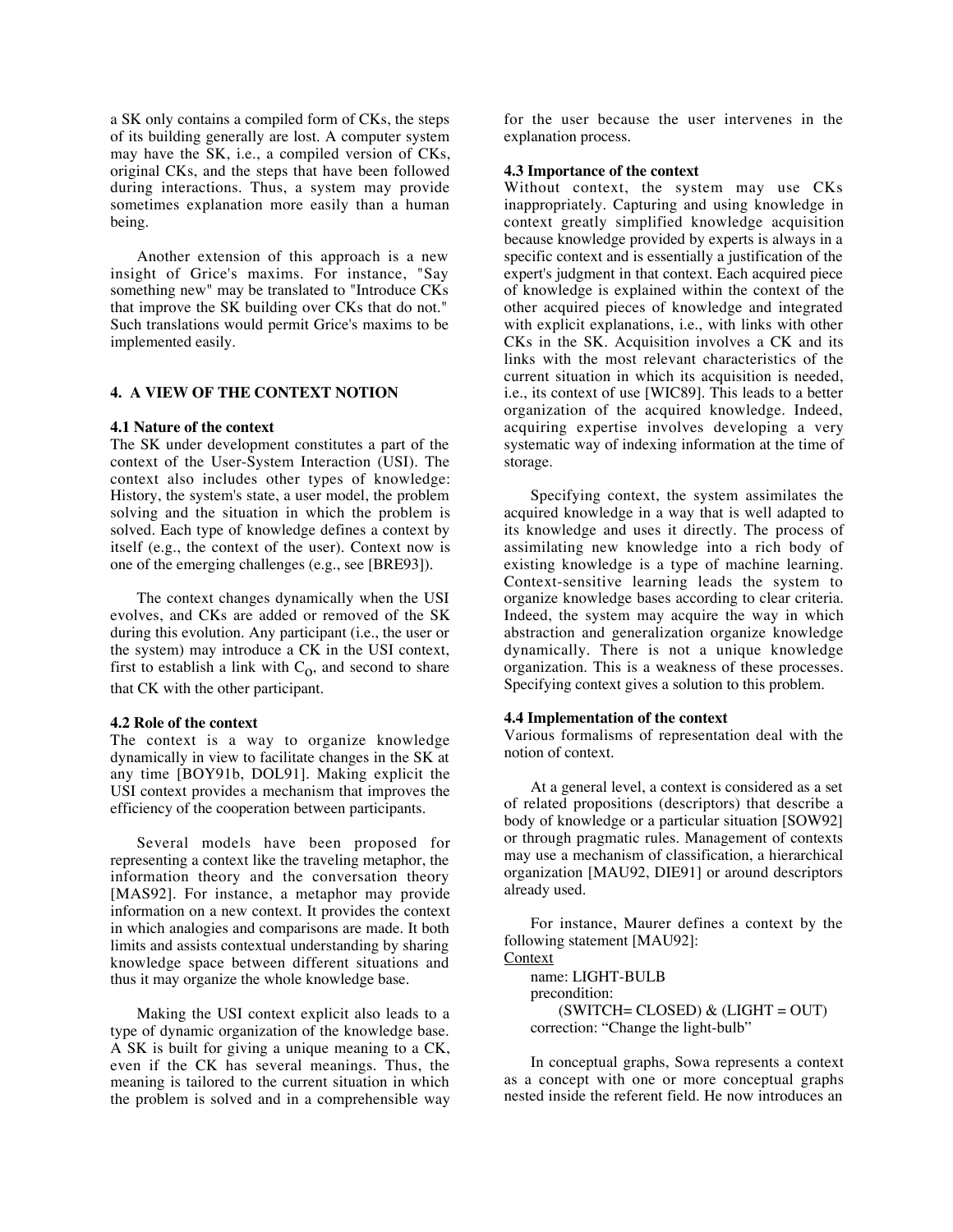explicit representation of the context in his formalism [SOW92].

In rule-based formalisms, a context is a stable system of rules [MAS92]. It also corresponds to: An organization of rules; A special buffer-like data structure [BAR81]; A rule packet; Meta-rules that call rule packets [BRE92]. We also can find a notion of context at the rule level, mainly like screening clauses, and pre- and post-conditions.

In object-oriented formalisms, the context is a set of links between objects or attributes. At a lower level, the context is represented by a slot that links a concept with a state. This also may be a slot that despicts as a set of conditions upon functional units and links to environment in which this scheme can be identified.

In information systems, the notion of context plays a central role. A context may be a list of keywords, a relation between descriptors and referents [BOY91a], or a pathway in electronic documents [JAN91].

# **5. CONTEXT AND EXPLANATION**

#### **5.1 Influence of context on explanation process**

A part of the context is the SK that is relevant for the goal of the USI. Thus, the USI context guides the explanation process.

The dynamic aspect of context implies that it is not possible to plan in advance the whole explanatory dialogue. That process reaches its goal when, after having exploiting all aspects of the shared context [CAR93], the user assimilates the SK including  $C_0$ with knowledge he already possesses. Such contextualized explanation account for a  $C_0$  in terms of factors that are not just causally relevant, but important to the explainee's future actions.

The context helps the user and the system to focus on the minimal number of relevant CKs at a time by making explicit the attention focus of the explanation.

More generally, the context provides a way to develop explanation strategies that are domainspecific, but are still quite domain-independent. This point is important because the expert knowledge is factually and tactically organized.

Supplying a context to a system gives senses to an important problem in explanation, namely the management of questions/answers. A proposed solution aims at organizing either questions or

answers in a typology [GIL89]. Indeed, there is not a consensus on this topic. According to the context perspective, we note that context may enable to: Support the user in formulating and asking questions [GIB92]; Organize user's questions, making relationships among questions explicit [MOO89]; Determine the right meaning of a question in the current context [McK88]; and Facilitate the production of explanations of different types, at different levels of details and abstraction [BRE92]. The user may navigate easily in the explanatory hyperspace and thus avoid the "lost-in-space" problem because the context will restrict the search space.

We claim that accounting for context in explanation generation present a number of advantages such as [KAR94]: Give the right answer to the user's question; Relieve the user of having to formulate precise query; Provide concise and pertinent information immediately; Anticipate users' need for information.

#### **5.2 Influence of explanation process on context**

Conversely, the explanation process may be a mechanism for managing the USI context. The explanation process aims at the building of the SK in which an equivocal CK,  $C_0$ , may be assimilated by the user (i.e., the user may give a meaning to the  $C_0$ with respect to the SK). For instance, a spontaneous explanation may complete an information that is introduced in the SK for reinforcing the USI context [KAR92].

However, there is still much work to do in the study of the relationships between the explanation process and the context management

### **CONCLUSION**

In this paper, we deal with the explanation process according to the point of view of the user-system interaction. This leads us to introduce a representation of that process, and discuss its relationships with context in this representation. Some implementation considerations of context are given, and an example drawn from a real application introduces the ideas that are presented in the paper.

We mainly discuss in this paper the role of the context in explanation. However, other tasks also are concerned with context: knowledge acquisition, automatic learning and knowledge assimilation, etc. The context also involves intelligent documentation, information retrieval, validation-verification, maintenance, all tasks that must be accomplished during the life cycle of a KBS. Some fields, like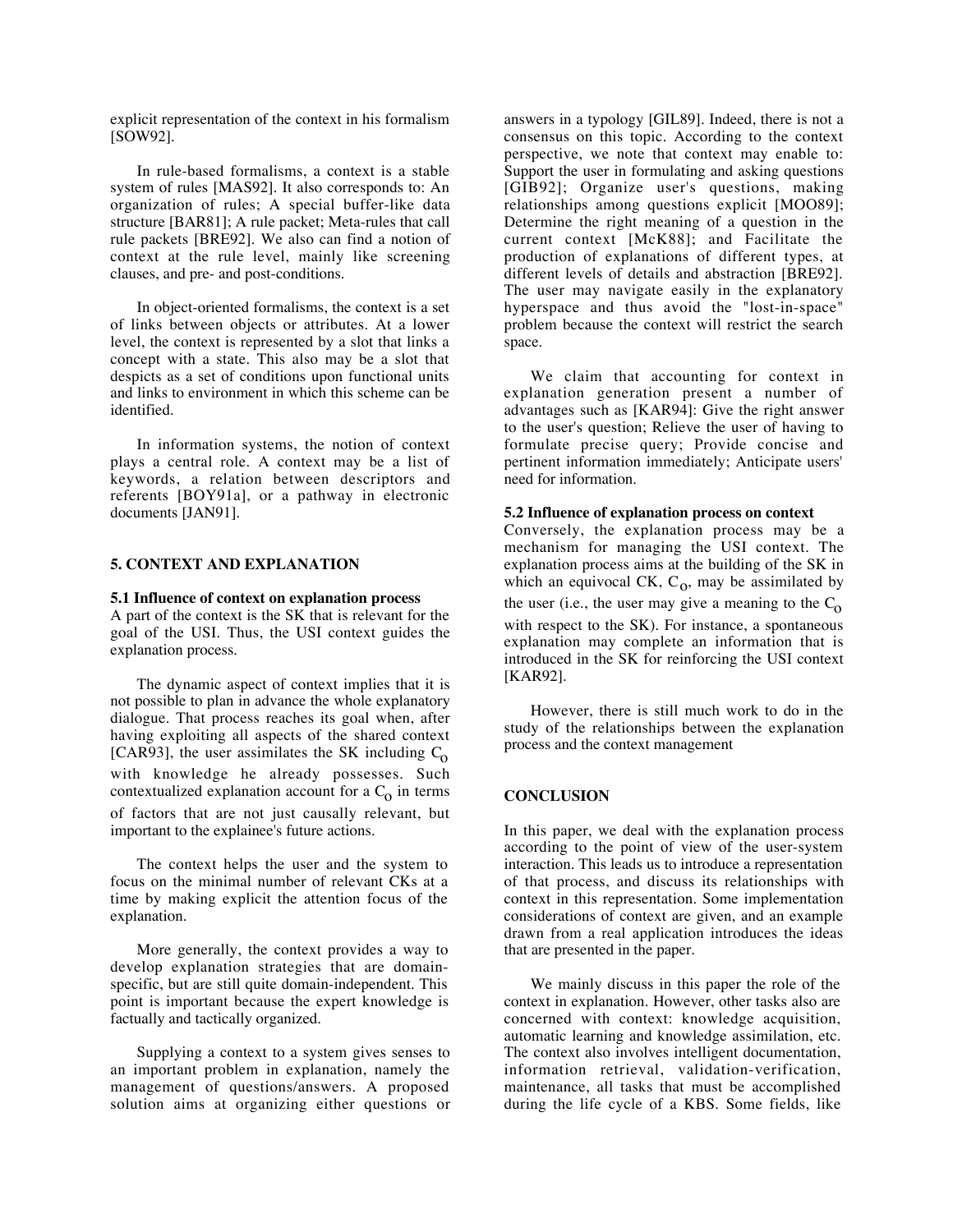computational linguistics, already acknowledge the importance of the context notion [PAR91]. In our opinion, this is also a challenge for developing large reusable and shared knowledge bases. However, few systems deal now with such capabilities even though explanations may constitute a medium of communication between the user and the system during the problem solving.

However, there are a number of questions that have not yet received a clear answer. What are the elements of a context? We claim that context is knowledge. The SK in which a CK is embedded is knowledge. A CK finds a meaning in various SKs, i.e., various contexts, and may belong at different other SKs for explaining other CKs. One of our objectives is to clarify our position on this point. We also have not discus other aspects of context like time dependency. How could such an aspect be dealt with?

We think that the generation of contextualized explanations is a new challenge for the near future.

## **Acknowledgments**

This work is partially supported by a contract LAFORIA-EDF-Airial and another contract between LAFORIA and CEA Marcoule.

## **REFERENCES**

**[BAR81]** Barr A. and E.A. Feigenbaum (eds.), "The Handbook of Artificial Intelligence", William Kaufmann, Inc., 1981, Vol. 1, Chap III: Representation of Knowledge.

**[BAU92]** Bau D.Y. and P. Brézillon, "Model-based diagnosis of power-station control systems", IEEE Expert, February 1992, pp. 36-44.

**[BOY91a]** Boy G., "Intelligent Assistant System", Academic Press, London, 1991, Series Knowledge-Based Systems, N° 6.

**[BOY91b]** Boy G., "Indexing hypertext documents in Context", Hypertext'91, San Antonio, Texas, USA, December 1991.

**[BRE92]** Brézillon P., "Architectural and contextual factors in explanation construction", Proc. of the ECAI'92 Workshop on Improving the use of Knowledge-Based Systems with Explanations", Research Report 92/21, Laforia, University Paris 6, F-75252 Paris Cedex 05, France, June 1992.

**[BRE93]** Brézillon P., Proc. of the IJCAI-93 Workshop on "Using Knowledge in its context", Research Report 93/13, LAFORIA, Case 169, University Paris 6, F-75252 Paris Cedex 05, France, April 1993.

**[BRE94]** Brézillon P., "Design of an intelligent assistant system", Proc. of the International Conference on Expert Systems for Development, Bangkok, Thailand, March 1994 (this volume).

**[CAR93]** Carenini G. and J.D. Moore, "Generating explanations in context", International Workshop on Intelligent User Interfaces, Orlando, Florida, January 1993.

**[DIE91]** Dieng R. and A. Giboin, "Expert system explanations: the gap between research and industry", Proceedings of the IJCAI-91 Workshop on Explanation Generation for Knowledge-Based Systems, Sidney, Australia, August, 19911.

**[DOL91]** Dolmatova L.M., "Intellectual system of knowledge-based design for high pressure experimental mounting", Proc. of 1-st Moscow International HCI'91 Workshop, August 1991, pp. 249-259".

**[DRA88]** Draper S.W., "What's going in everyday explanation?", In: Analyzing Everyday Explanation, C. Antaki ed., Sage, 1988.

**[GIB92]** Giboin A. and C. Amergé, "Task/activity models as frameworks for identifying user's explanatory needs", Proc. of the ECAI-92 Wokshop on "Improving the Use of Knowledge-Based Systems with Explanations", Research Report 92/21, LAFORIA, June 1992, pp. 3-12.

**[GIL89]** Gilbert N., "Explanation and dialogue", The Knowledge Engineering Review, 1989, 3, pp. 235- 247.

**[JAN91]** Jansen B., "Formal and narrative knowledge representation for explanations and justifications in knowledge-based systems", Technical Report TR-FD-91-02, CSIRO, Division of Information Technology, Sidney, Australia, May 1991.

**[KAR92]** Karsenty L. and P. Falzon, "Spontaneous explanations: a way to negociate concpts", Proc. of the ECAI-92 Wokshop on "Improving the Use of Knowledge-Based Systems with Explanations", Research Report 92/21, LAFORIA , June 1992, pp. 115-124.

**[KAR94]** Karsenty L. and P. Brézillon, "Cooperative problem solving and explanations", Journal of Expert Systems With Applications, 1994 (To appear).

**[MAS92]** Maskery H. and J. Meads, "Context: In the eyes of users and in computer systems", SIGCHI Bulletin, April 1992, 24(2): 12-21.

**[MAU92]** Maurer F., "Knowledge base maintenance and consistency checking in MOLKE/HyDi", EKAW'92, Lecture Notes in Artificial Intelligence, Springer Verlag, N°599, 1992, pp. 337-352.

**[McK88]** McKeown K.R. & R.A.Weida, "Highlighting user related advice", AAAI'88, Workshop on Explanation, 1988, pp. 38-43.

**[MOO89]** Moore J.D. and W.R. Swartout, "A reactive approach to explanation", Proc. of the 11th IJCAI, Detroit, MI, August 1989, Vol. 2, pp. 1504- 1510.

**[PAR91]** Paris C.L., "The role of the user's domain knowledge in generation", The Computational Intelligence Journal, 1991.

**[SOW92]** Sowa J.F., "Representing and reasoning about contexts", AAAI'92 Spring Symposium on